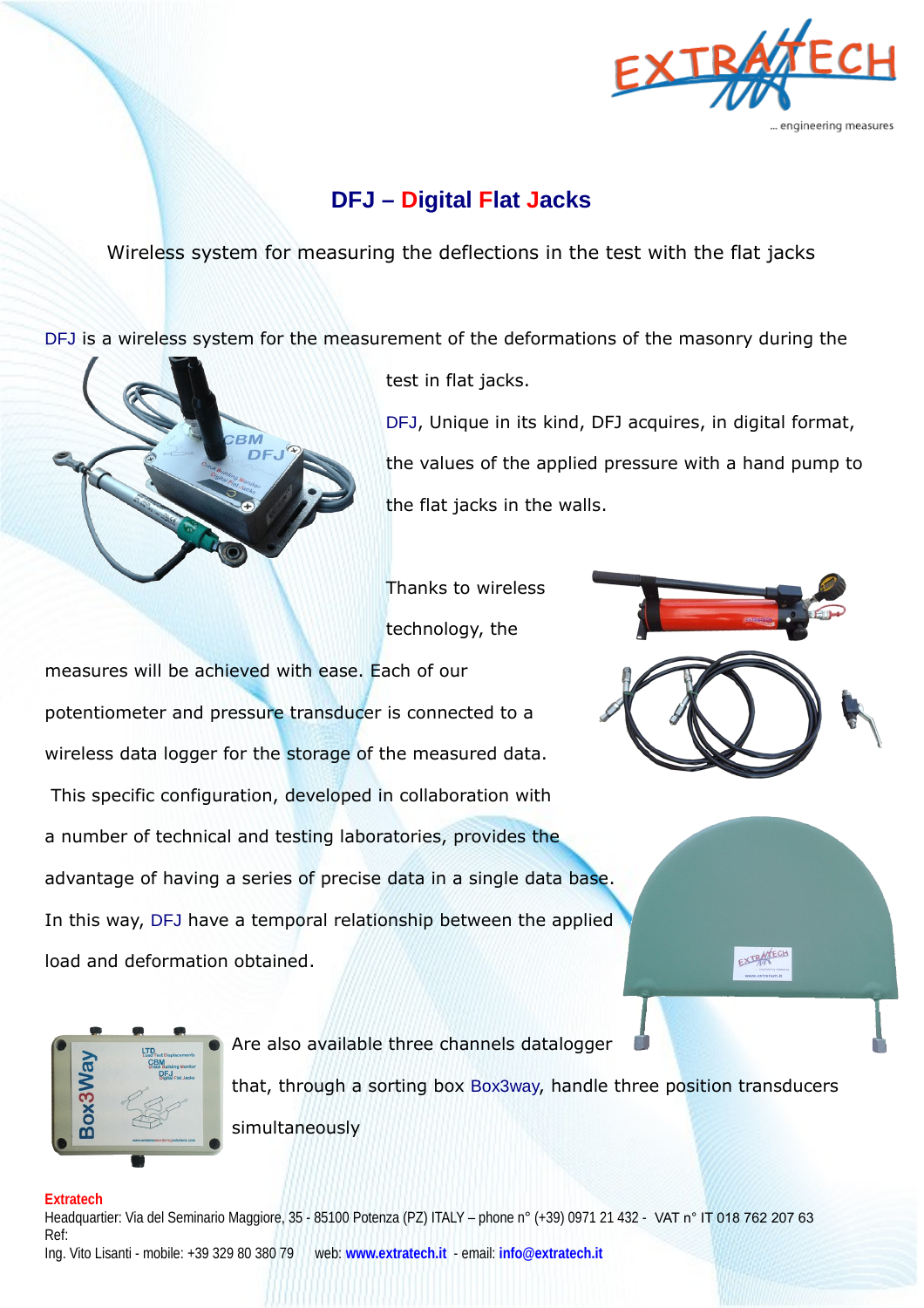

The strengths of the DFJ :

- •Reading system of the load applied via digital display
- Displacement sensors and load with wireless technology
	- Digital pressure gauge with electrical output
	- •Synchronizing data between the applied load and deformation obtained

The software, in a few steps, allows to transfer measurements on a graph loaddeformation. Installing more displacement sensors you can also measure the deformations and rotations in and out of the plane of the wall.

The reading system deformation can be implemented on any measurement kit on the market, for customers who want to automate the readings abandoning the traditional system of deformometer manual. On request, it will be possible to insert a pressure transducer on the pump of customers to automate the reading of the applied load.



### **Extratech**

Headquartier: Via del Seminario Maggiore, 35 - 85100 Potenza (PZ) ITALY – phone n° (+39) 0971 21 432 - VAT n° IT 018 762 207 63 Ref: